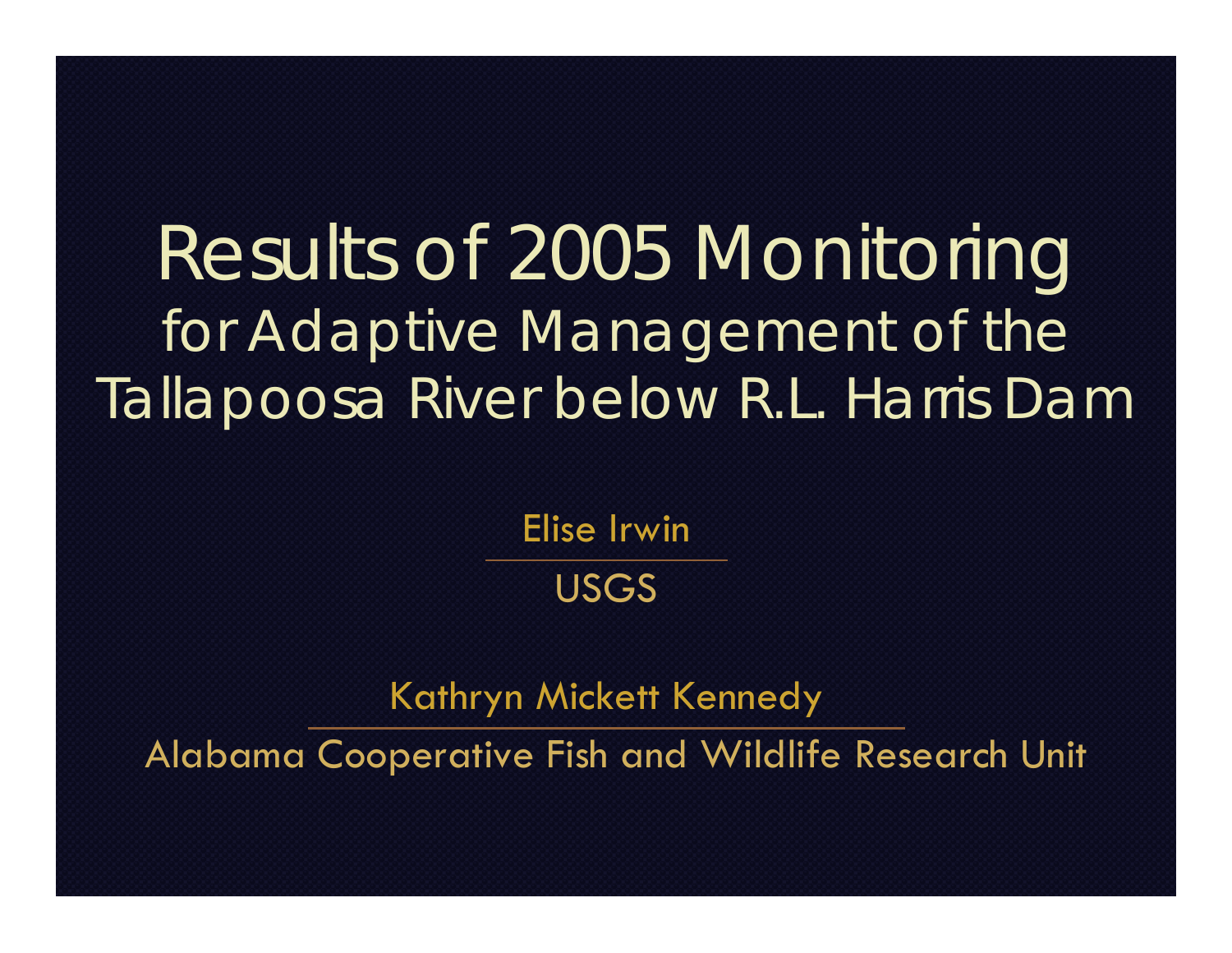## Timeline

- 29 April 1 May 2003: Workshop
- 21 May 2003:
	- –Proposal of Heflin flow target
- • 1 December 2004:
	- Proposal of Heflin target via pulses
- 20 January 2005: Proposal accepted
- • 1 March 2005:
	- $\mathcal{L}_{\mathcal{A}}$ "Green" flow plan implemented
- 20 June 2005: 2005 monitoring began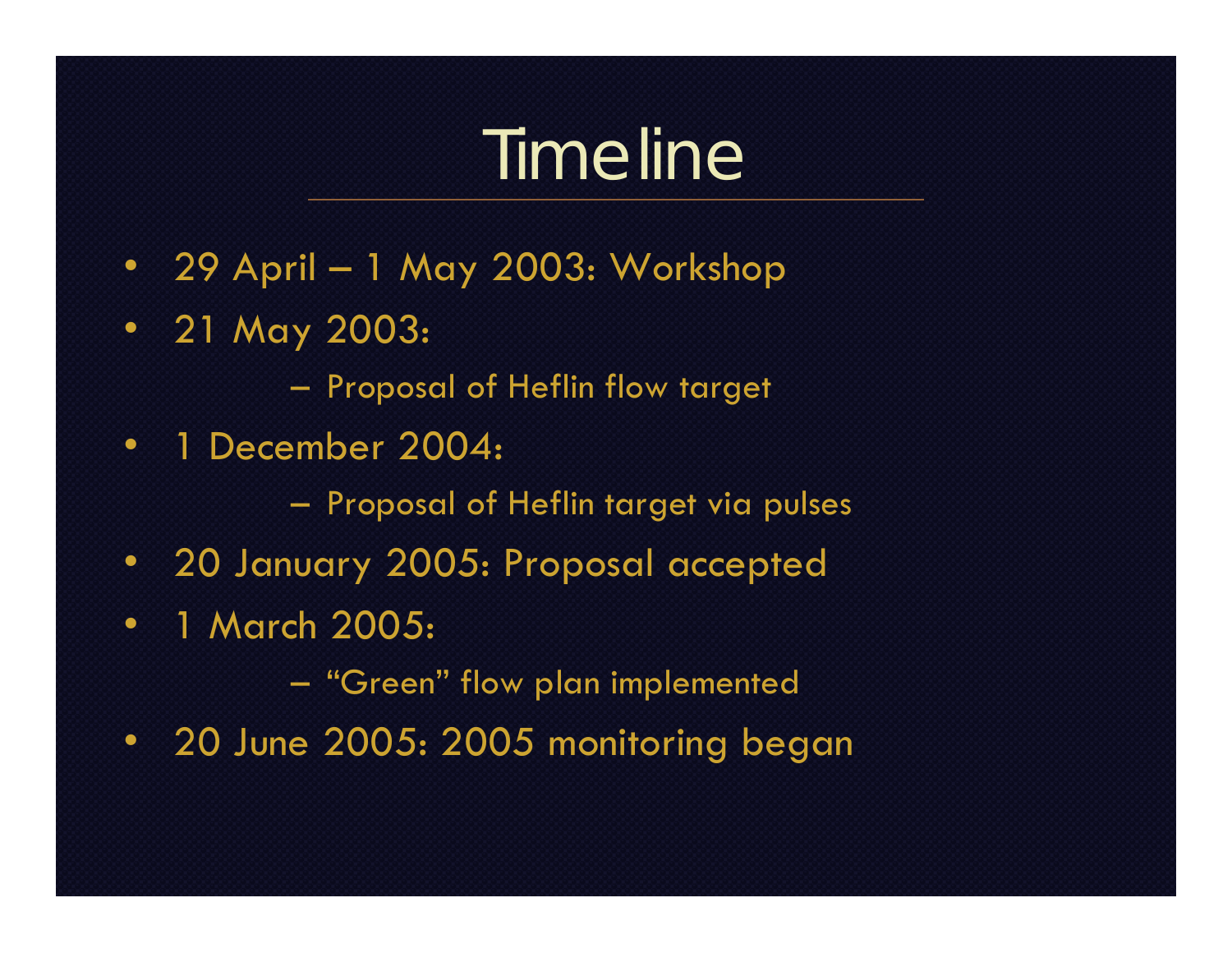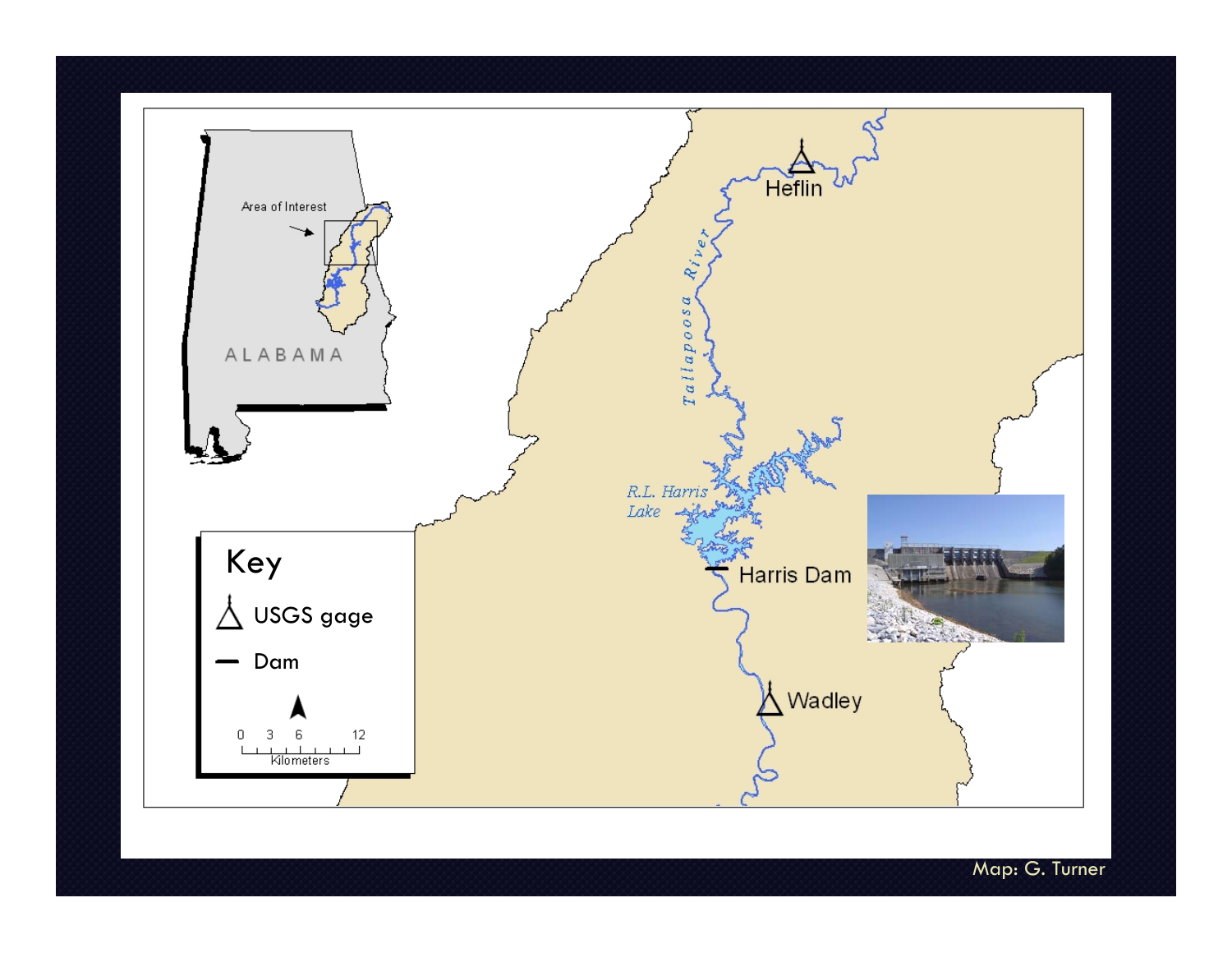## Analysis

- 1. Identified collected specimens
- 2. Create capture histories for each shoal; ex: 0010110101 0000011000 0110111111 1000111111 0000111111
- 3. Find patterns in the data: AIC Group (Regulated/Unregulated) Depth, Velocity, Vegetation, Distance from dam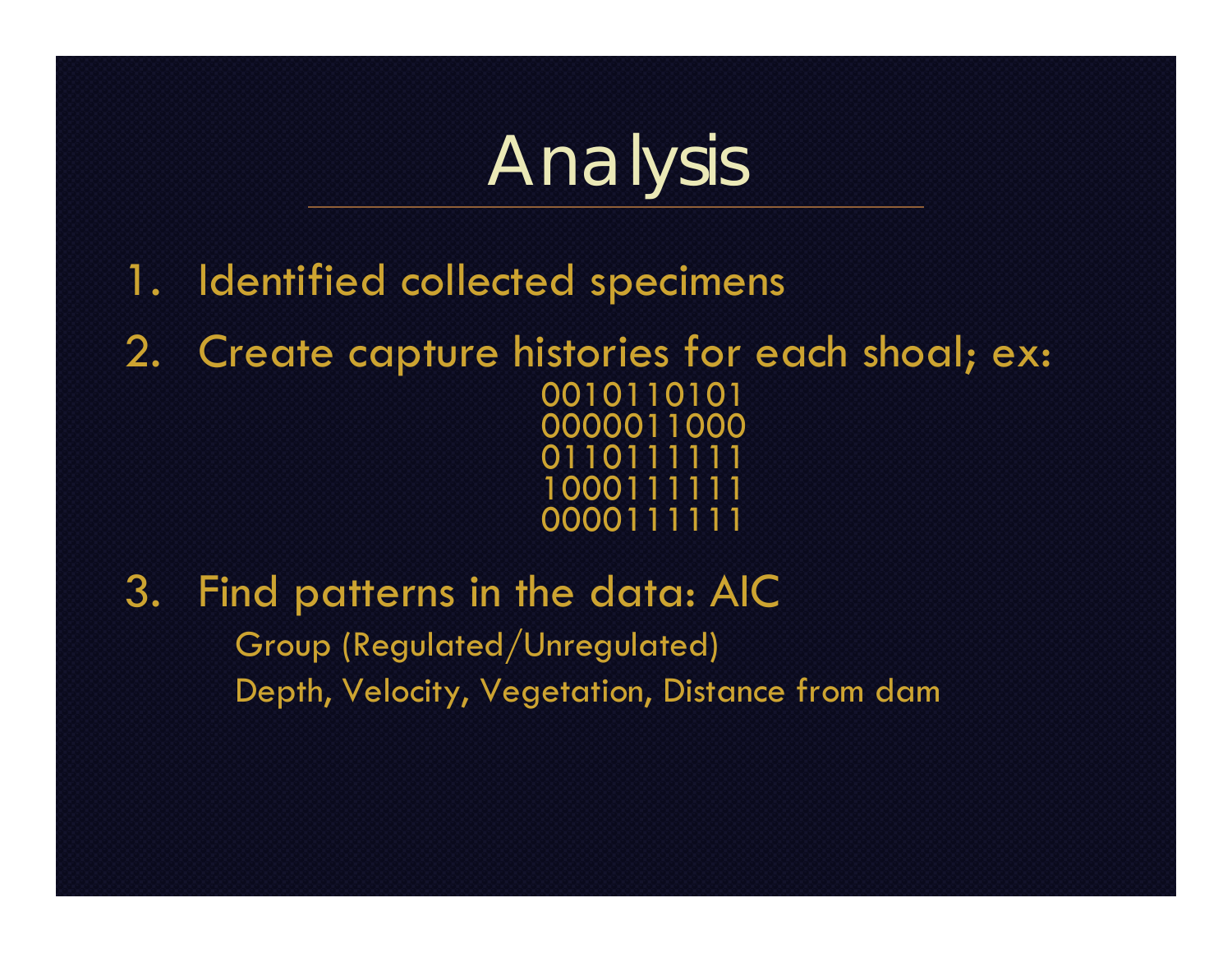## Top Species

- • Upper Tallapoosa
	- 1. Bullhead minnow *Pimephales vigilax*
	- 2. Speckled darter *Etheostoma stigmaeum*
	- 3. Alabama shiner *Cyprinella callistia*
- Hillabee, Griffin/Peters, Malone to Wadley:
	- 1. Alabama shiner *Cyprinella callistia*
	- 2. Lipstick darter *Etheostoma chuckwachatte*
	- 3. Bronze darter *Percina palmaris*
- • Harris to Malone
	- 1. Bronze darter *Percina palmaris*
	- 2. Alabama shiner *Cyprinella callistia*
	- 3. Redbreast sunfish *Lepomis auritus*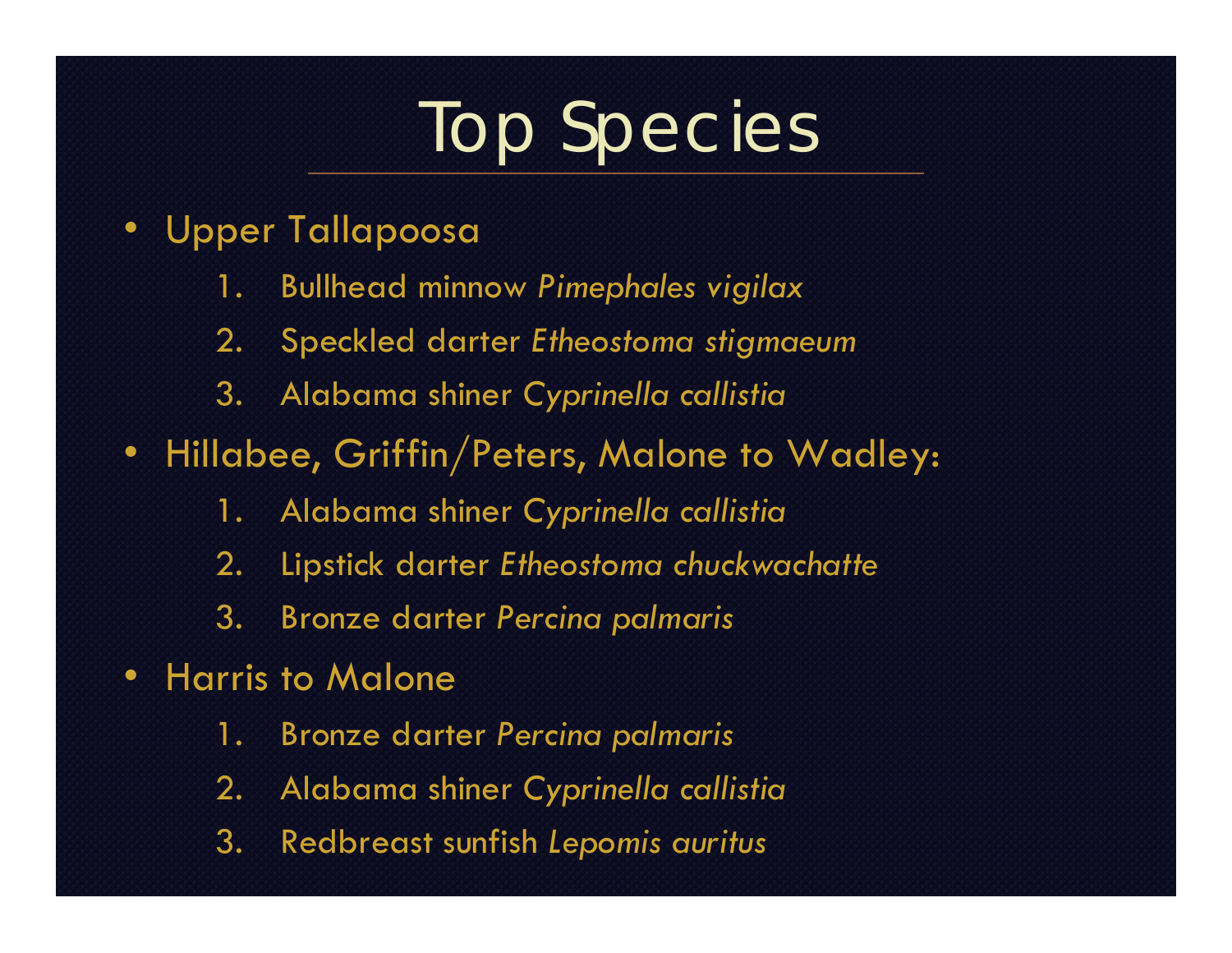#### Potential "Indicators"

- Silverstripe shiner *Notropis stilbius*
- Bullhead minnow *Pimephales vigilax*
- Black redhorse *Moxoxtoma duquesnei*
- Speckled madtom *Noturus leptacanthus*
- Lipstick darter *Etheostoma chuckwachatte*
- Muscadine darter *Percina smithvanizi*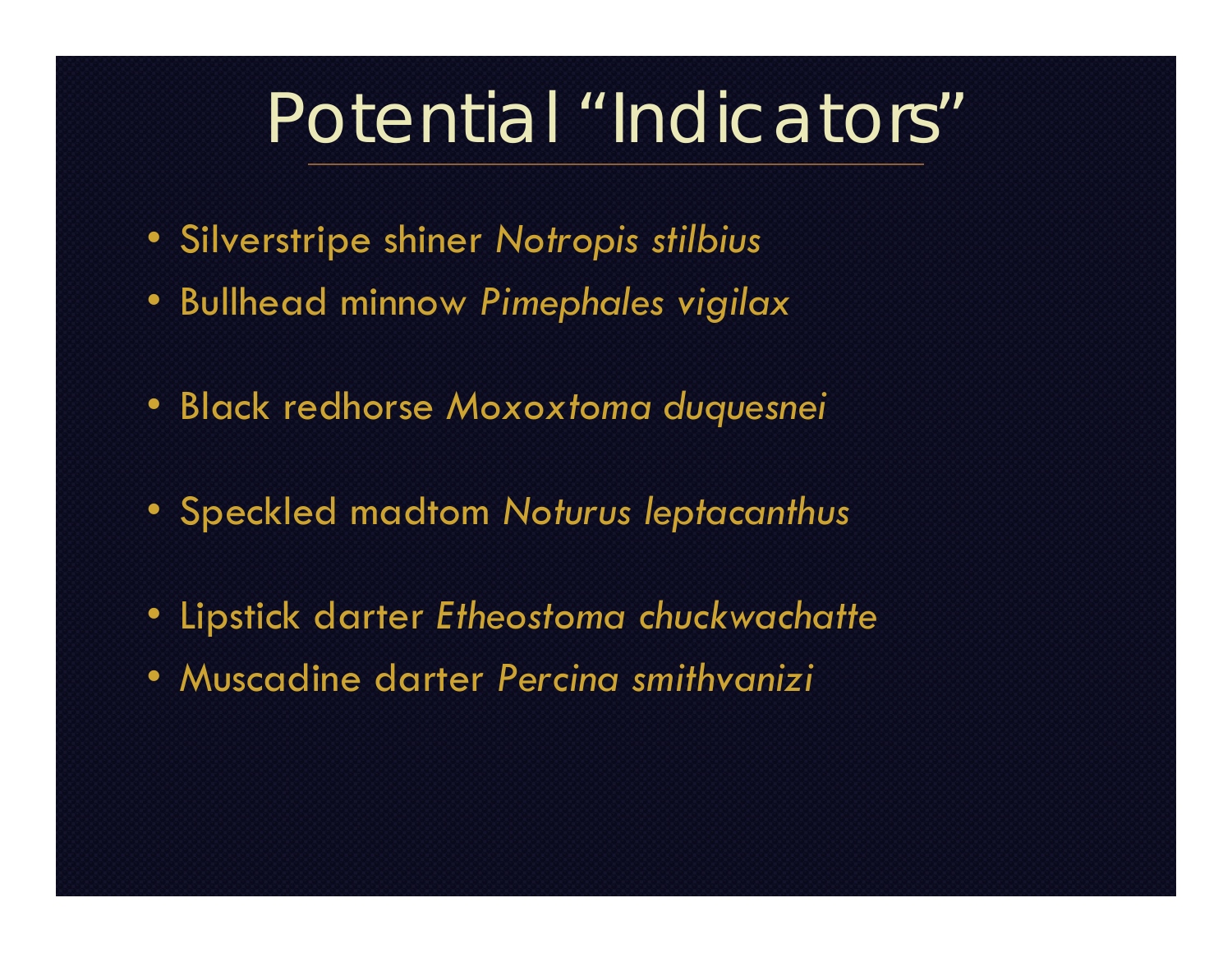### Minnows

Silverstripe shiner *Notropis stilbius*

- •Depth, Distance, Velocity, Vegetation
- • Upper Tallapoosa: 30 Hillabee: 50 Dam to Malone: 0 Malone to Wadley: 17 Griffin/Peters: 30

Bullhead minnow *Pimephales vigilax*

- •Distance, Velocity, Depth, Vegetation
- • Upper Tallapoosa: 1098 Hillabee: 146 Griffin/Peters: 11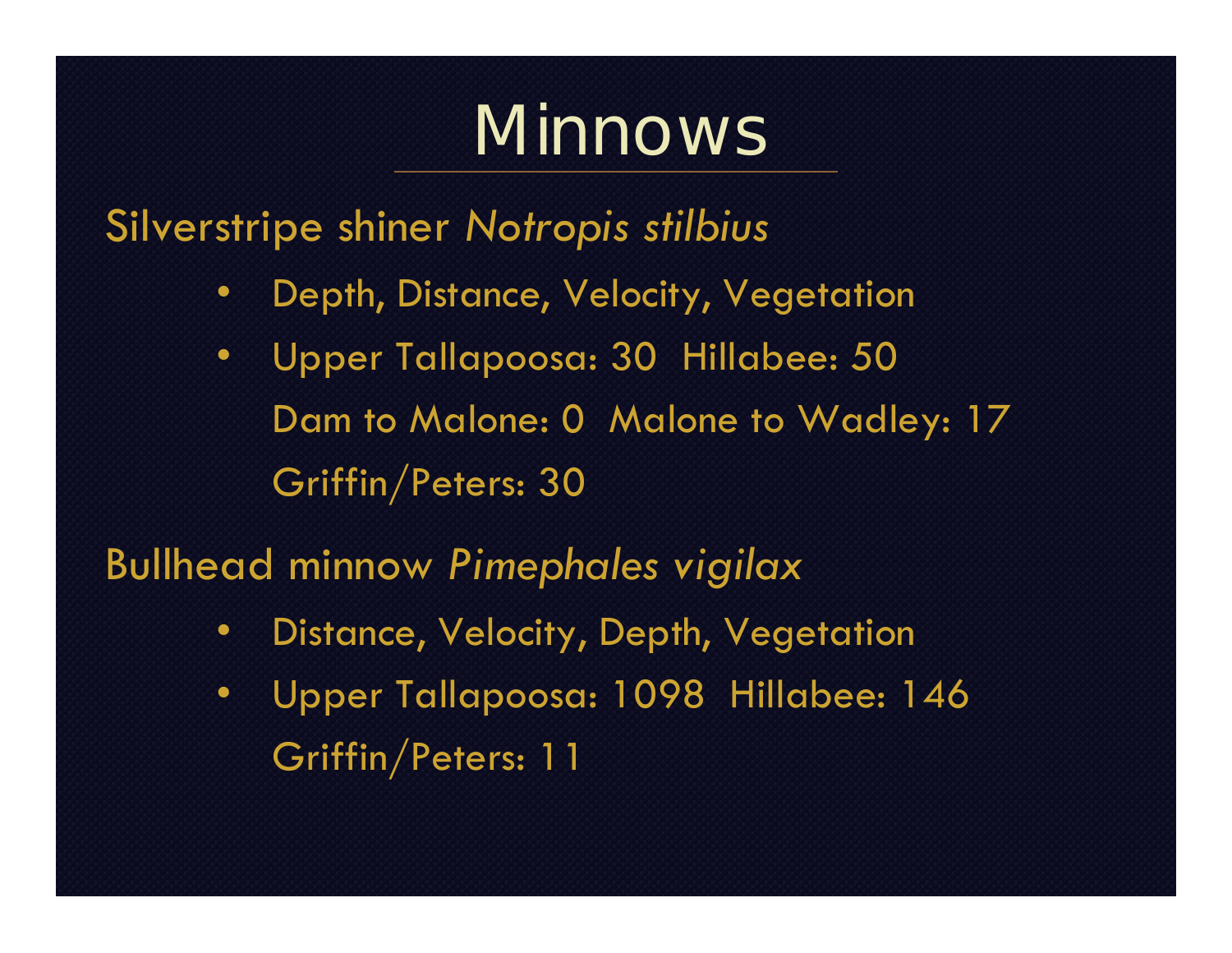#### Suckers

Black redhorse *Moxostoma duquesnei*

- Group, Vegetation, Depth, Velocity
- Regulated: 0.07% Unregulated: 39%
- Upper Tallapoosa: 6 Hillabee: 17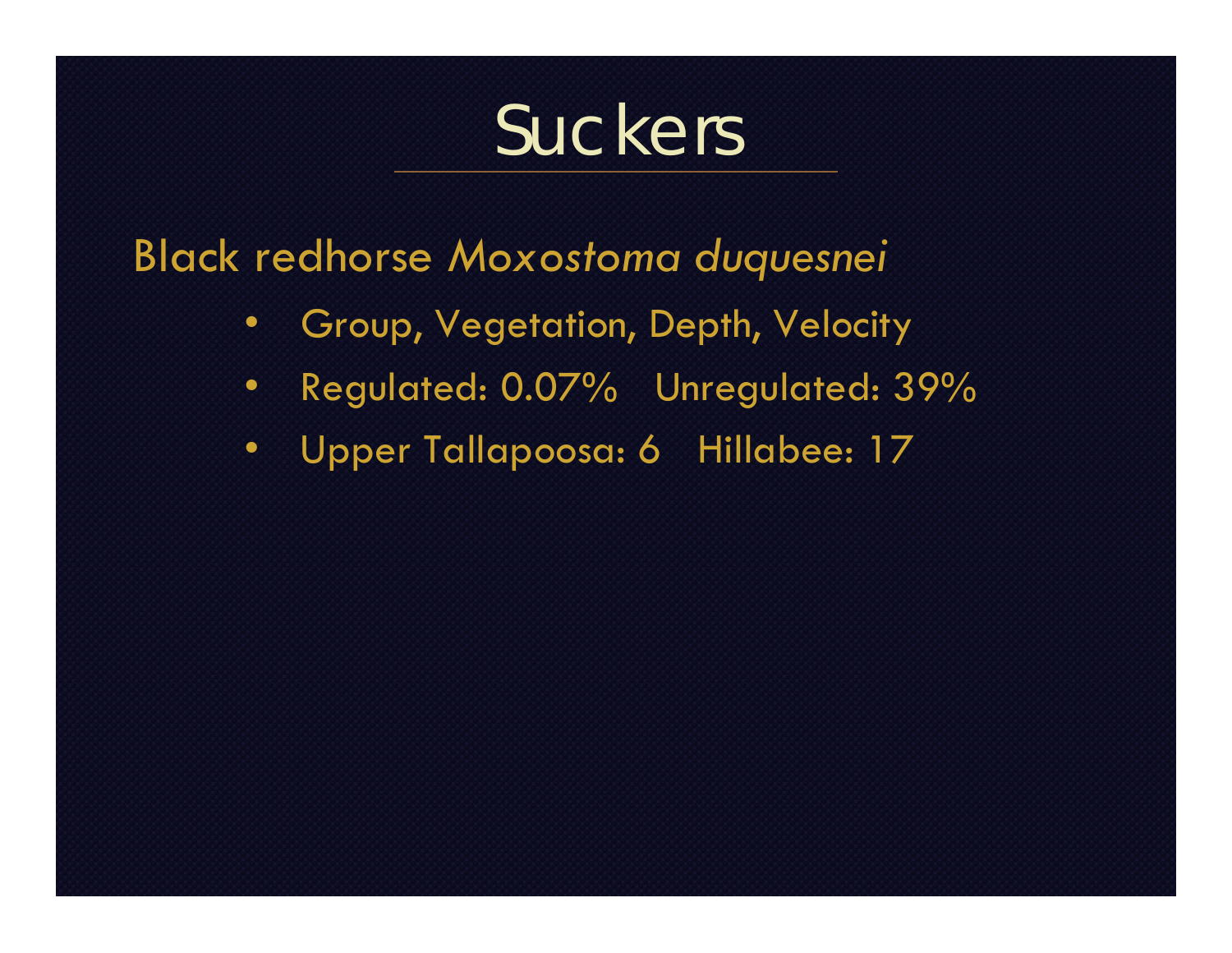### Catfish

Speckled madtom *Noturus leptacanthus*

- Velocity, Distance, Depth, Group
- Regulated: 5.5% Unregulated: 62%
- Upper: 23 Hillabee: 10 Peters: 6 Malone to Wadley: 1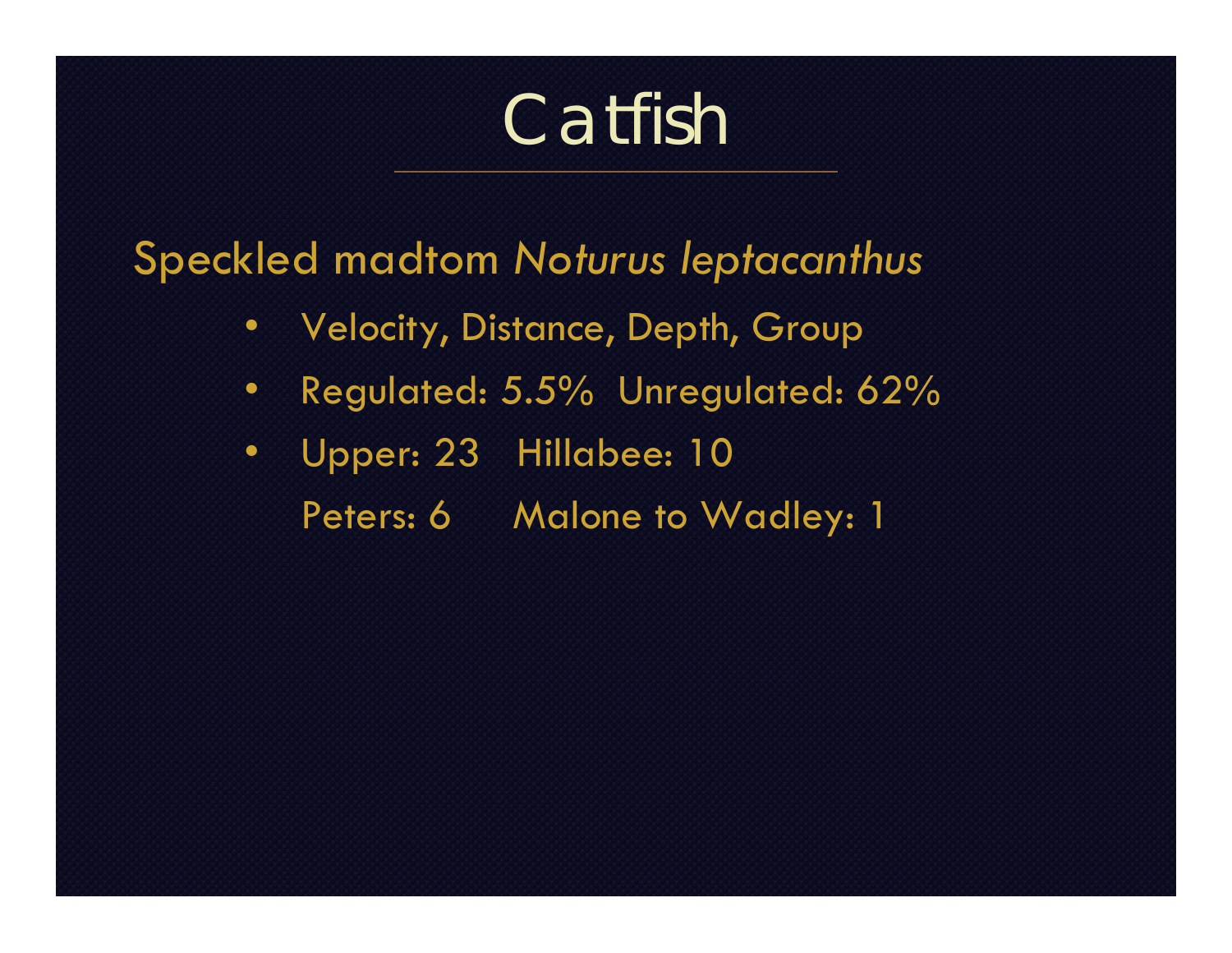## **Darters**

Lipstick darter *Etheostoma chuckwachatte*

- •Velocity, Depth, Group, Distance, Vegetation
- •Dam to Malone: 37 Malone to Wadley: 265
- Tallapoosa darter *Etheostoma tallapoosae*
	- •Vegetation, Velocity
	- •Regulated: 99% Unregulated: 99%

Muscadine darter *Percina smithvanizi*

- •Vegetation, Distance
- •Dam to Malone: 29 Malone to Wadley: 100





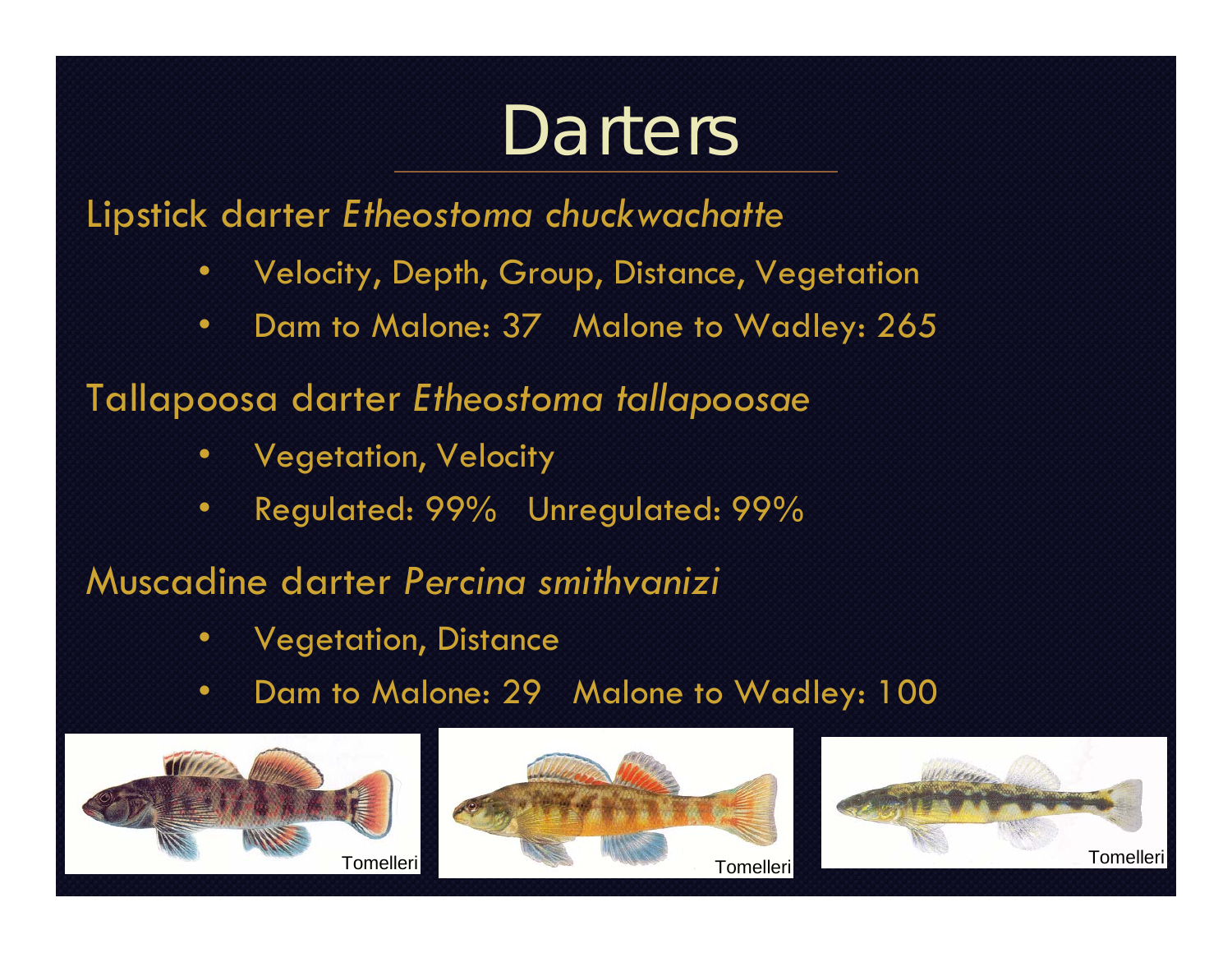## Topminnow

Stippled studfish *Fundulus bifax*

- Depth, Vegetation, Group?
- Regulated: 0.2% Unregulated: 2.5%
- Upper Tallapoosa: 1 Hillabee: 5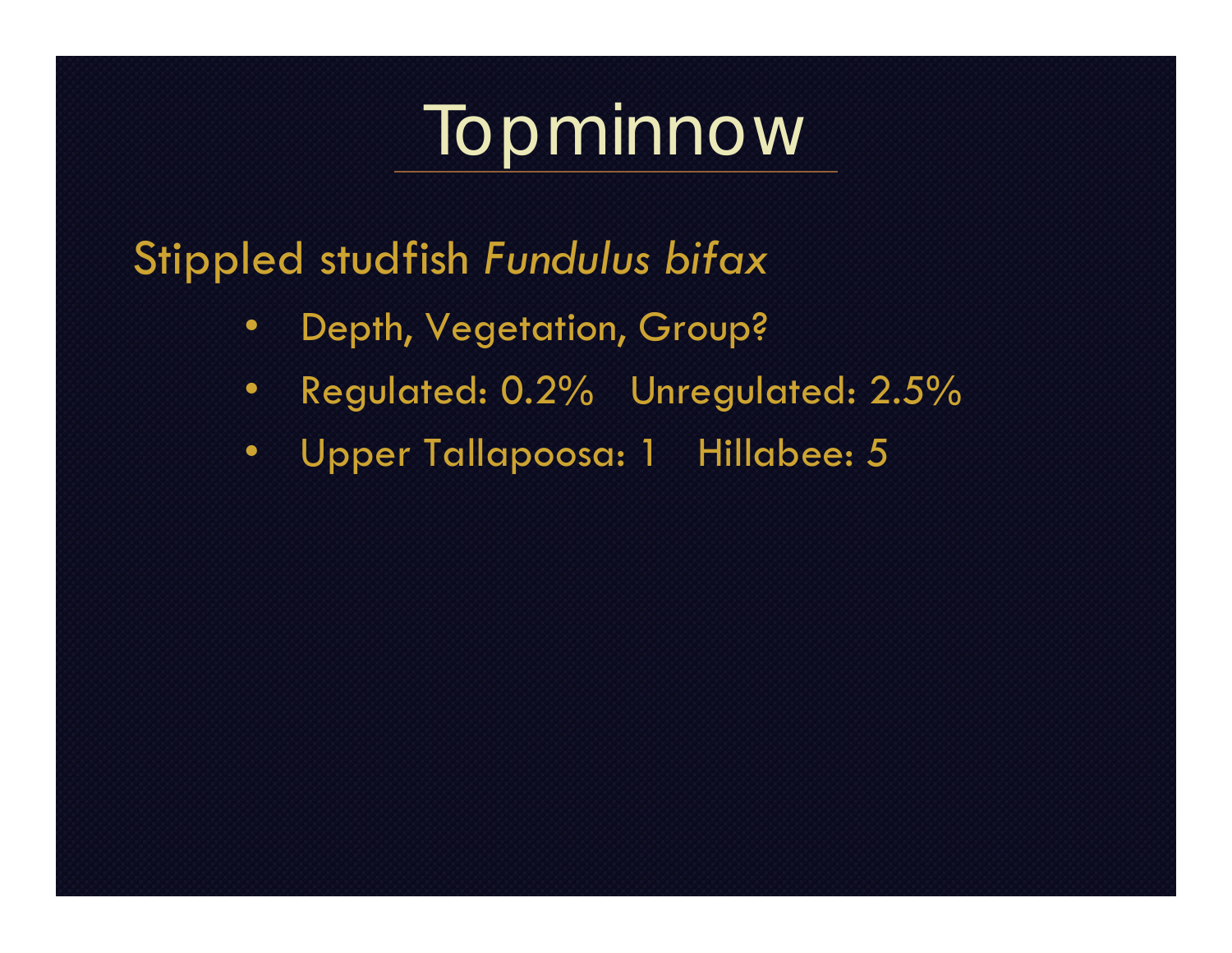# Sculpin

#### Tallapoosa sculpin *Cottus* sp. cf. *bairdii*

- •**Velocity**
- •Regulated: 92% Unregulated: 99%
- Upper: 18 Hillabee: 1 Griffin Shoals: 1 Wadley to Malone: 1 Dam to Wadley: 3

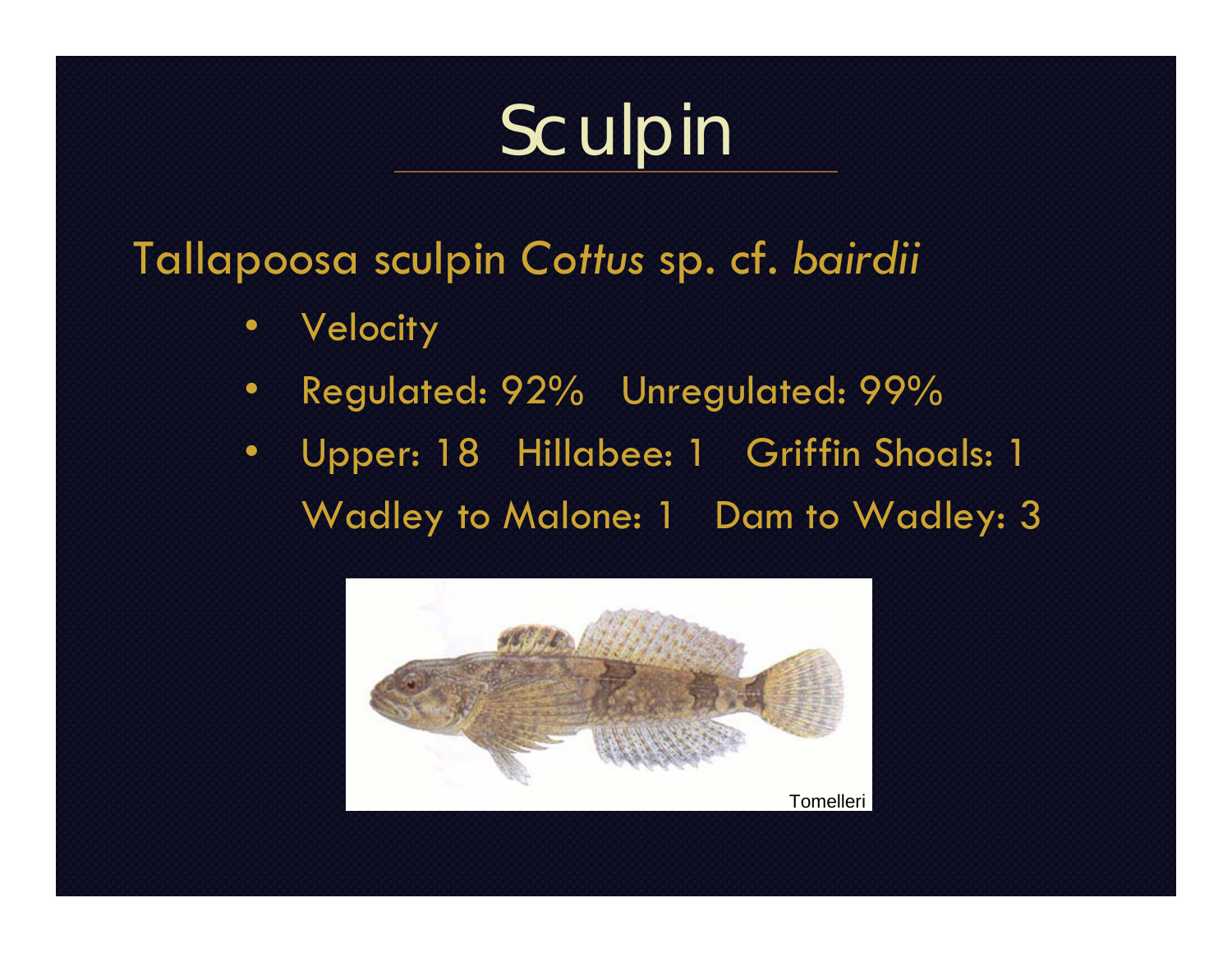### Conclusions

- Template successful
	- Professional facilitators
	- $\mathcal{L}_{\mathcal{A}}$ Decision support model
	- $\mathcal{L}_{\mathcal{A}}$ Long-term commitment